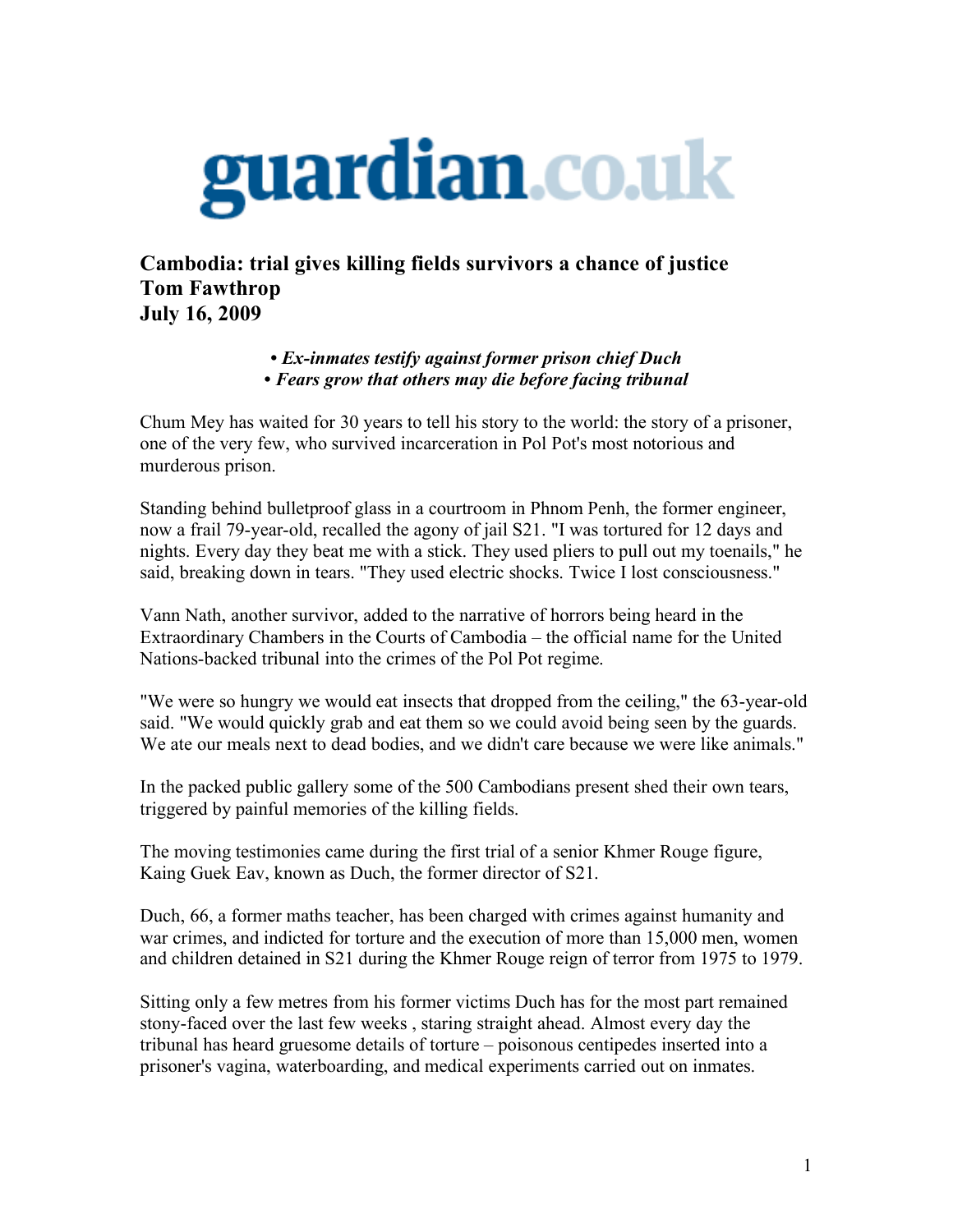Today it was the turn of a former prison guard to describe how he was forced to send thousands of detainees to an execution site.

Duch has admitted in court to some of these horrors. "Live prisoners were used for surgical study and training. Draining blood was also done," he has said.

The former commander has testified the torture regime was ordered and controlled from the top. He answered directly to Son Sen, Pol Pot's interior minister (now dead), and also to Nuon Chea, Pol Pot's second in command (a defendant in a second trial). Claiming that he was afraid to disobey their orders, Duch has performed with an intriguing mixture of admissions, remorse and denial.

"I would like to express my regret and heartfelt sorrow, and I accept responsibility for what happened in S21," he told the court tearfully on one occasion. But he has also vigorously denied claims he participated in beatings and torture.

Nam Man, 48, another survivor, believes otherwise. She said she saw him beat two of her uncles to death with a metal rod. "Are you going to deny the facts and the truth that I have just told the chamber?" she asked.

The last few weeks have marked a turning point in this UN-backed tribunal for the crimes of Democratic Kampuchea, a regime that emptied the cities and transformed the countryside into a vast complex of slave labour camps.

This long-awaited "mixed tribunal", which combines Cambodian lawyers and judges with international jurists, has always been controversial. In the 1980s, the US government blocked any attempt to get a tribunal off the ground. Western governments perversely permitted the Khmer Rouge to occupy Cambodia's seat in the UN.

Now, 30 years on, the tribunal that many said would never exist is under fire for alleged corruption and claims of political meddling by the prime minister, Hun Sen. With international funding far from assured, some have predicted its imminent collapse.

But the hail of criticism from some quarters is being balanced by a growing sense of the trial's importance, especially for the victims. Controversy is being outweighed by catharsis as Cambodia faces up to its past.

"So many ordinary villagers are coming to the court," said the tribunal's public affairs head, Reach Sambath. "This is a turning point in the trial. The public gallery was so full on one day that the New Zealand judge, Dame Silvia Cartwright, ruled that Cambodians had priority over international observers."

The respected Documentation Centre of Cambodia has concluded that the Pol Pot regime caused the death of just under 2 million people from torture, mass execution, disease, forced labour and starvation. Youk Chhang, the centre's director, insists that the packed gallery proves "Cambodians must have ownership over the process".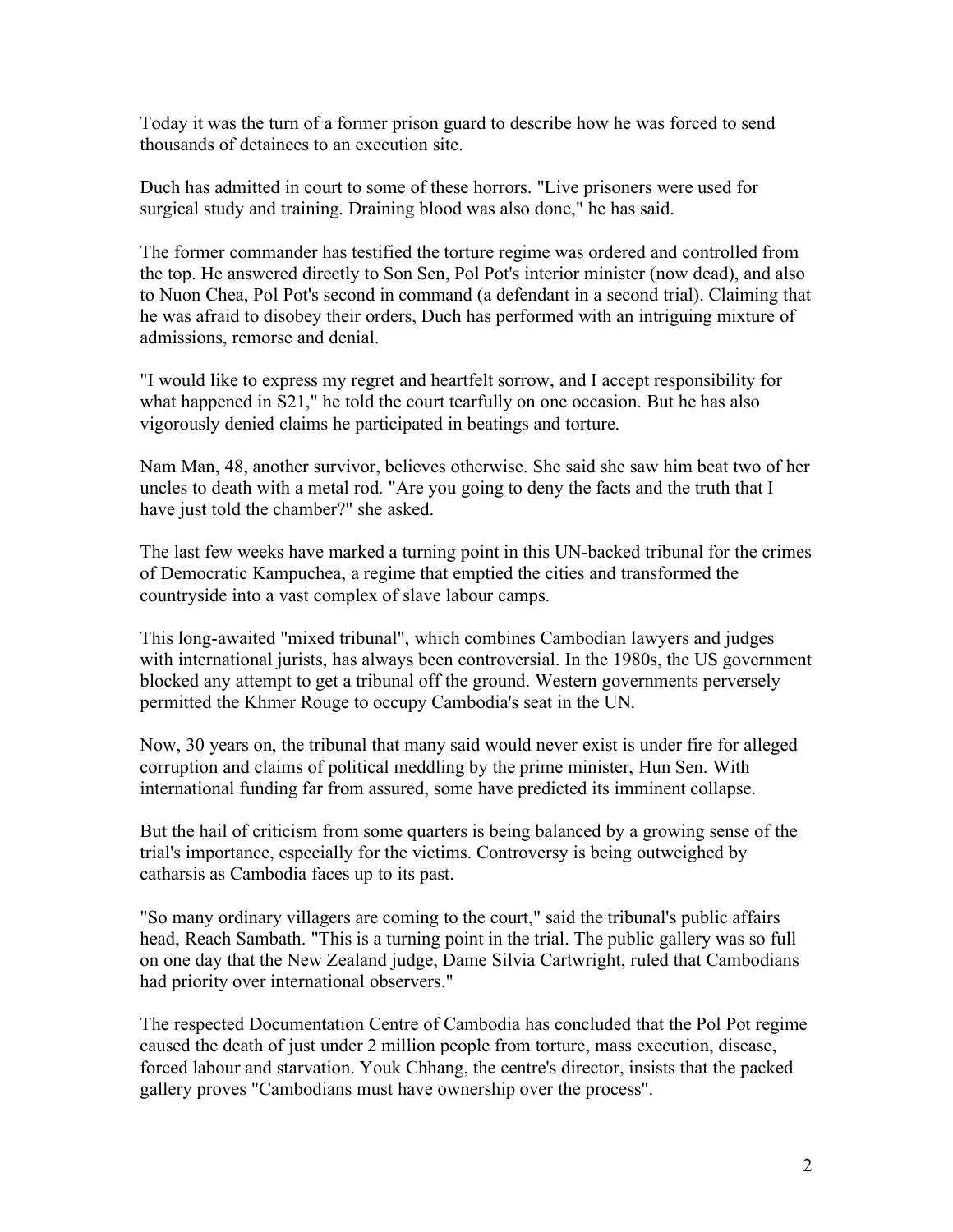"It is important that Cambodians see for themselves justice and actively participate. This tribunal can even be a model for future tribunals," he said.

Ros Phirum, 54, was among the 400 villagers from Kien Svay district who recently attended the trial. "My brother was jailed by the Khmer Rouge and they burned him alive. Now I feel some justice is finally happening."

At the very least, this tribunal has made legal history. The Cambodian model has enabled victims to file a case against the accused alongside the prosecution, with civil-party lawyers also entitled to cross-examine and call witnesses. The tribunal has created a victims unit to facilitate the work of civil parties.

The search for justice has been accompanied by new moves to put the horrors of the Khmer Rouge on Cambodia's syllabus. A new book, Democratic Kampuchea by scholar Khamboly Dy, has been circulated to all 1,366 secondary schools as the first ever textbook on the Khmer Rouge era.

The Duch trial is expected to finish by September, but there are many doubts about a second trial involving the four surviving Khmer Rouge leaders.

Pol Pot's right-hand man, Nuon Chea (known as Brother Number Two), and his foreign minister, Ieng Sary, are both ailing and in their 80s. Many Cambodians say they will feel cheated if they die before a verdict is reached on the whole regime, and not just one executioner. But Human Rights Watch considers that even if all five former Khmer Rouge senior cadres are tried, the result will still offer incomplete accounting and flawed justice.

Thirty years after the toppling of the regime in 1979, there are inevitably gaps in the indictment. Pol Pot and military commander Ta Mok are dead. But for Cambodians who have waited so long to see their Khmer Rouge tormentors in the dock, incomplete justice is far better than no justice at all.

For Chum Mey, it was better to testify in front of a public gallery packed with deeply involved Cambodian villagers, than in the sterile legal atmosphere of the world court in The Hague.

"I was so excited when called to give evidence," Chum Mey explained. "I was happy to shed light before this chamber. Every single day I hear about Tuol Sleng [S21] my tears kept flowing. I feel so much relief about getting all this off my chest."

When asked about Duch's apology, Chum Mey responded: "A few tear drops could not wash away the suffering of millions who died. "Only the court can help to wash away the suffering."